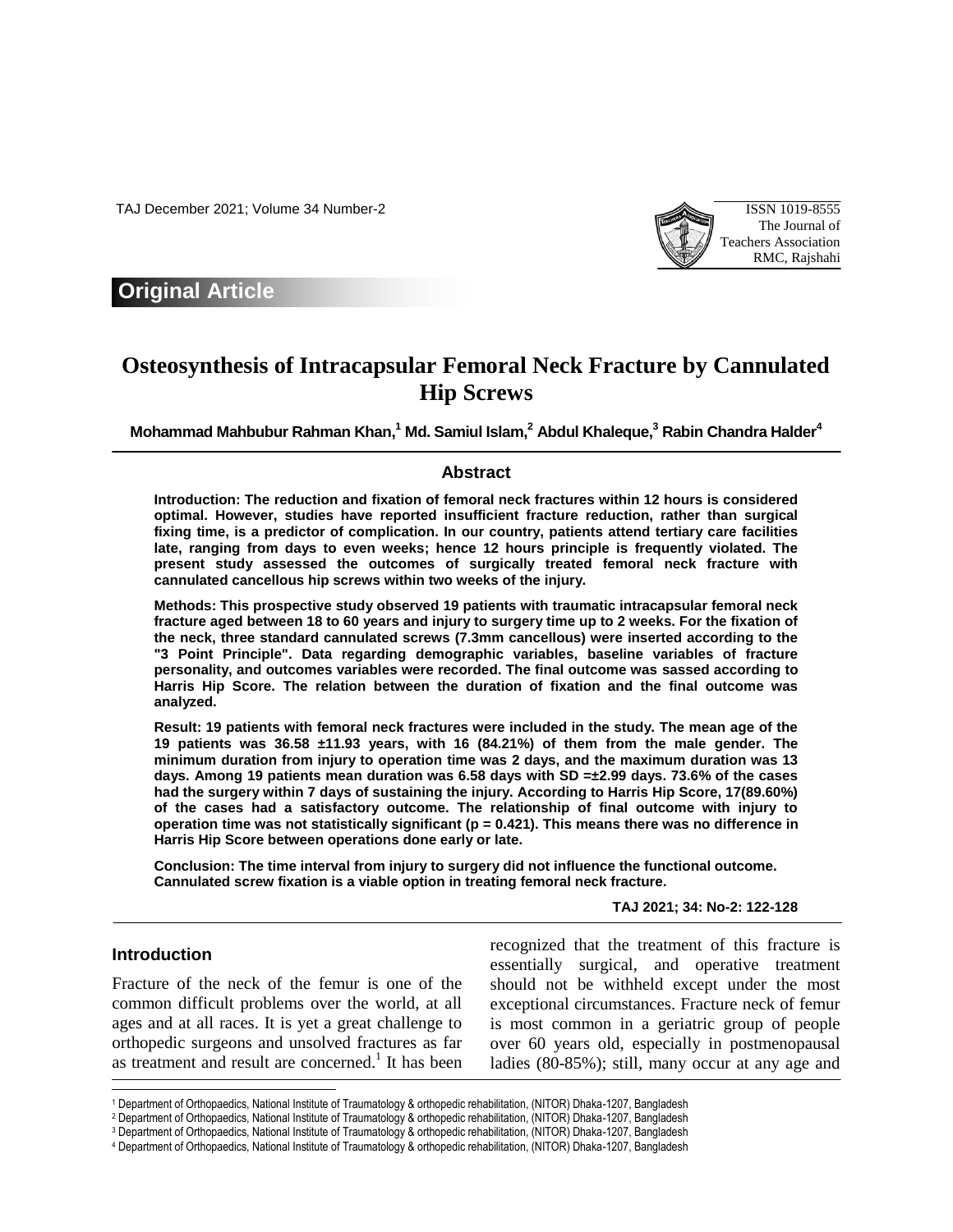in any sex. $2$  Due to peculiarity of blood supply to head and neck of femur, this fracture is commonly complicated by non-union and avascular necrosis of femoral head. Result following this injury depends on several factors, such as (a) age, (b) time of injury, (c) extent of injury, (d) adequacy of reduction, (e) rigidity of fixation, (f) proper postoperative management.<sup>3</sup>

It is said that early reduction and joint decompression and fixation correct the kinking of retinacular vessels, reduce intracapsular pressure, and increases the chance of restoring maximum blood supply to the head and neck. As the head and neck have no periosteum, no soft tissue attachment, and are always bathed by synovial fluid, the probability of callus formation is almost nil, which are the drawbacks in the success of treatment of fracture neck of femur. <sup>1</sup> All these problems can be solved by primary prosthetic replacement of the femoral head in older people, but in the young age group where anatomical restoration and stability of the femoral head and neck is desirable. The treatment options are: (1) cannulated cancellous screw fixation, (2) dynamic hip screw fixation, and (3) rigid fixation and muscle pedicle bone graft.

The most widely used method now a day advocates treating fracture neck of the femur by cannulated cancellous hip screws, which give compression and rigid fixation at the fracture site. The sliding hip screw (SHS) is an alternative for basicervical femoral neck fracture.<sup>4</sup> The reduction and fixation of a femoral neck fracture within 12 hours are considered optimal. It has been asserted that stabilization after 24 hours is related to worse outcomes and a higher frequency of surgical failure.<sup>5</sup> However, another study evaluated surgery for femoral neck fracture within 3 to 18 days and concluded, in femoral neck fractures, the time between the occurrence of the injury and surgical fixation is not linked to the development of complications. Rather, inadequate fracture reduction is a predictive factor for complications in these fractures.<sup>6</sup> In our country, 85% of the total population lives in rural areas, and due to illiteracy, poor socioeconomic condition, and underdeveloped communication facilities, patients

attend tertiary care facilities late, ranging from days to even weeks. As a result, it is not possible to comply with the fundamental concept of timing of fracture fixation. The present study, conducted at a tertiary care orthopaedic referral hospital, assessed the outcomes of surgically treated femoral neck fracture with cannulated cancellous hip screws fixation within two weeks of the injury.

### **Materials and Methods**

This prospective study observed 19 patients with traumatic intracapsular femoral neck fracture aged between 18 to 60 years and injury to surgery time up to 2 weeks admitted to the National Institute of Traumatology and Orthopaedic Rehabilitation (NITOR), Dhaka, from June 2018 to December 2019. For the fixation of the neck, three standard cannulated screws (7.3mm cancellous) were inserted according to the "3 Point Principle". <sup>7</sup> Patient with septic focus, major injuries to chest, abdomen, pelvis, and head or multiple fractures, pathological fracture of the femoral neck and patients not fit for general anesthesia were excluded. According to the revised Declaration of Helsinki, appropriate informed written consent was obtained from each patient. The protocol was accepted by the Ethical and Scientific Committee of the National Institute of Traumatology and Orthopaedic Rehabilitation (NITOR).

A pre-formed structured questionnaire form was used containing demographic variables (age, sex, occupation), baseline variables (Fracture configuration and interval between injury and fixation), Outcomes variables (Fracture union time and rate, Postoperative complications such as pain, infection, fracture malalignment, implant failure, range of movement of hip and knee, limb length discrepancy, gait abnormality including limp, support, distance walked, sitting, enter public transportation, climbing stairs, put n shoes and socks and final Outcome- According to Harris Hip Score). Data were collected by interview, observation, clinical examination, and radiological findings. Data were processed and analyzed using SPSS 23.0 (Statistical Package for Social Science). For all analytical tests level of significance was set at 0.05.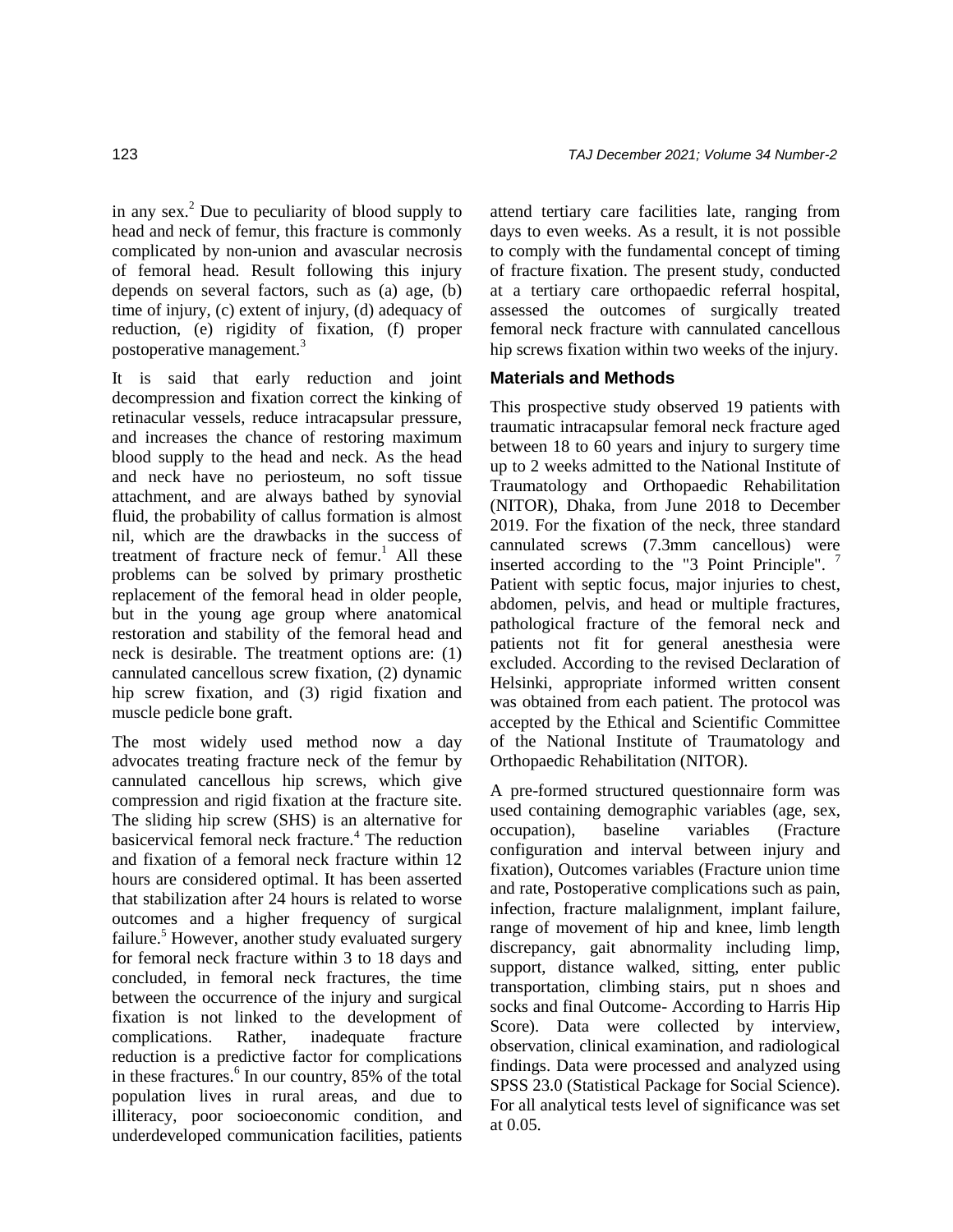#### **Results**

During the study period, a total of 19 patients with femoral neck fractures were included in the study to evaluate the outcome of fixation with cannulated cancellous screws. The youngest patient in the current research was 20 years old, and the oldest was 55 years. The majority were in between 20 to 39 years. The mean age of the 19 patients was  $36.58 \pm 11.93$  years, with 16 (84.21%) of them from the male gender. 26.32% of them were businessmen, 26.32% were service holders, 15.79% were students, 15.79% were housewives, 10.52% were farmers, and 05.26% case was day-laborer. Regarding the cause of injury 10(52.6%) patients gave the history of road traffic accident, 6(57.8%) of the cases had a history of fall from standing height, and 2 cases sustained fall from height. The neck of femur fractures was classified according to the Garden stage. In our study, displaced femoral neck fracture (i.e., Garden Stage III and IV) accounted for 69 %, whereas undisplaced cases (i.e., Garden Stage I and II) accounted for 31 % of all cases [Table 1]. The minimum duration from injury to operation was 2 days, and the maximum duration was 13 days. Among 19 patients mean duration was 6.58 days with  $SD = \pm 2.99$  days. 73.6% of the cases had the surgery within 7 days of sustaining the injury. The majority of these patients spent between 5 and 9 days in the hospital following their surgery. The mean postoperative hospital stays among 19 patients was 9.89±4.14 days. In our research, all the cases showed radiological evidence of union within 20-24 weeks except 1 case of non-union, which was the only case of postoperative infection among the 19 patients. Limb shortening of  $> 1$  cm were encountered in 2(10.5%) cases. However, according to Harris Hip Score 17(89.60%) of the cases had a satisfactory outcome. [Table 2]. When describing the Harris Hip Score broadly, 68.4% had an excellent outcome, 21.20 % had a good outcome, and there was 1 (5.2 %) case each in the fair and bad categories [Figure 1]. The relationship of final outcome with injury to operation time was not statistically significant ( $p = 0.421$ ). [Table 4].

| Table 1: Basic characteristics of the patients $(n = 19)$ |                               |                  |          |  |  |  |  |
|-----------------------------------------------------------|-------------------------------|------------------|----------|--|--|--|--|
| Characteristics                                           | Group                         | Mean±SD          |          |  |  |  |  |
| Age (in years)                                            | 20-29                         |                  | 7(37)    |  |  |  |  |
|                                                           | 30-39                         | $36.58 \pm 11.9$ | 4(21)    |  |  |  |  |
|                                                           |                               | 3                |          |  |  |  |  |
|                                                           | 40-49                         |                  | 3(16)    |  |  |  |  |
|                                                           | 50-59                         |                  | 5(26)    |  |  |  |  |
| <b>Sex</b>                                                | Male                          |                  | 16(84.2) |  |  |  |  |
|                                                           | Female                        |                  | 03(15.7) |  |  |  |  |
| Occupation                                                | <b>Business</b>               |                  | 05(26.3) |  |  |  |  |
|                                                           | Service                       |                  | 05(26.3) |  |  |  |  |
|                                                           | Student                       |                  | 03(15.7) |  |  |  |  |
|                                                           | Housewife                     |                  | 03(15.7) |  |  |  |  |
|                                                           | Farmer                        |                  | 02(10.5) |  |  |  |  |
|                                                           | Day laborer                   |                  | 01(5.2)  |  |  |  |  |
| Cause of                                                  | Fall from standing<br>6(57.8) |                  |          |  |  |  |  |
| Injury                                                    | height                        |                  |          |  |  |  |  |
|                                                           | Fall from height              |                  | 2(10.5)  |  |  |  |  |
|                                                           | Road Traffic Accident         |                  | 10(52.6) |  |  |  |  |
|                                                           | Others                        |                  | 1(5.2)   |  |  |  |  |
| Classification                                            | I                             |                  | 1(5.2)   |  |  |  |  |
| (Garden type)                                             | П                             |                  | 5(26.3)  |  |  |  |  |
|                                                           | Ш                             |                  | 5(26.3)  |  |  |  |  |
|                                                           | IV                            |                  | 8(42.1)  |  |  |  |  |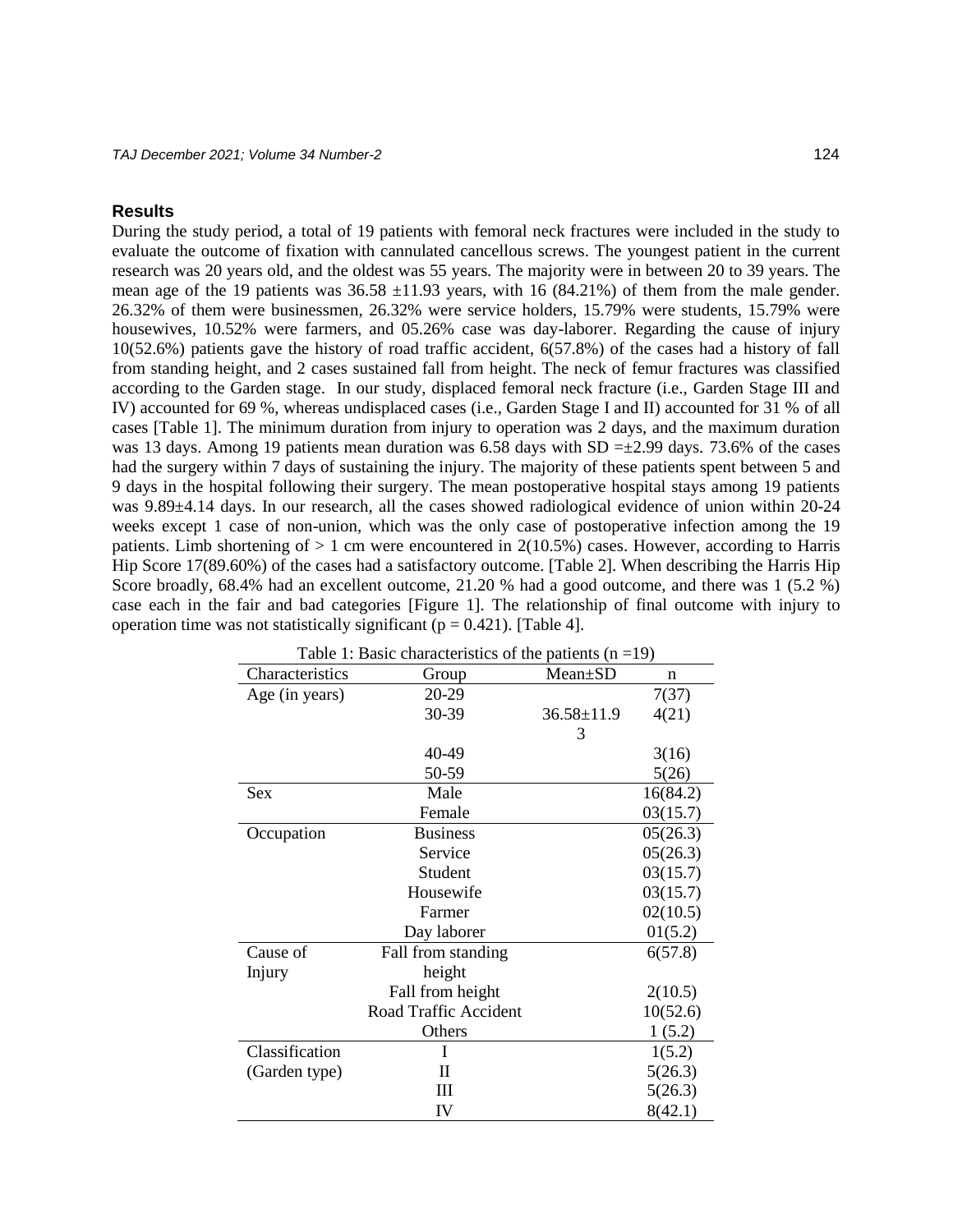Values are presented as frequency, percentage, and mean± Standard Deviation (SD), the percentage in the parenthesis.

| Characteristics                 | Group                          | Mean±SD          | $\mathbf n$ |
|---------------------------------|--------------------------------|------------------|-------------|
| Injury to operation time (days) | $0 - 7$                        | $6.58 \pm 2.99$  | 14(73.6)    |
|                                 | >7                             |                  | 5(26.3)     |
| Post-operative hospital stay    | $5-9$                          |                  |             |
| (days)                          | $10-14$                        | $9.89{\pm}4.14$  | 4(21.0)     |
|                                 | $15-19$                        |                  | 2(10.5)     |
|                                 | 20-24                          |                  | 1(5.2)      |
| Status of union                 | United                         |                  | 7(36.8)     |
|                                 | Delayed union                  |                  | 11(57.8)    |
|                                 | Non-union                      |                  | 01(5.26)    |
| Union time (weeks)              | < 12                           |                  | 7(36.8)     |
|                                 | $12 - 15$                      |                  | 3(17.7)     |
|                                 | 16-19                          | $16.63 \pm 5.37$ | 6(31.5)     |
|                                 | 20-24                          |                  | 2(10.5)     |
|                                 | Non union                      |                  |             |
|                                 | No complication                |                  | 10          |
| Postoperative complications     | Infection                      |                  | 1(5.26)     |
|                                 | Limb shortening $\leq 1$<br>cm |                  | 6(31.6)     |
|                                 | Limb shortening $>1$<br>cm     |                  | 2(10.5)     |
| Final outcomes (As per Harris   | <sup>a</sup> Satisfactory      |                  | 17(89.60)   |
| Hip Score)                      | <sup>b</sup> Not satisfactory  |                  | 2(10.40)    |

Table 2: Characteristics and Outcome of Surgical intervention  $(n = 19)$ 

Values are presented as frequency, percentage, and mean± Standard Deviation (SD), the percentage in the parenthesis.

As per Harris Hip Score:  $a^a$  Satisfactory = Excellent + Good,  $b^b$  Not satisfactory = Fair + Poor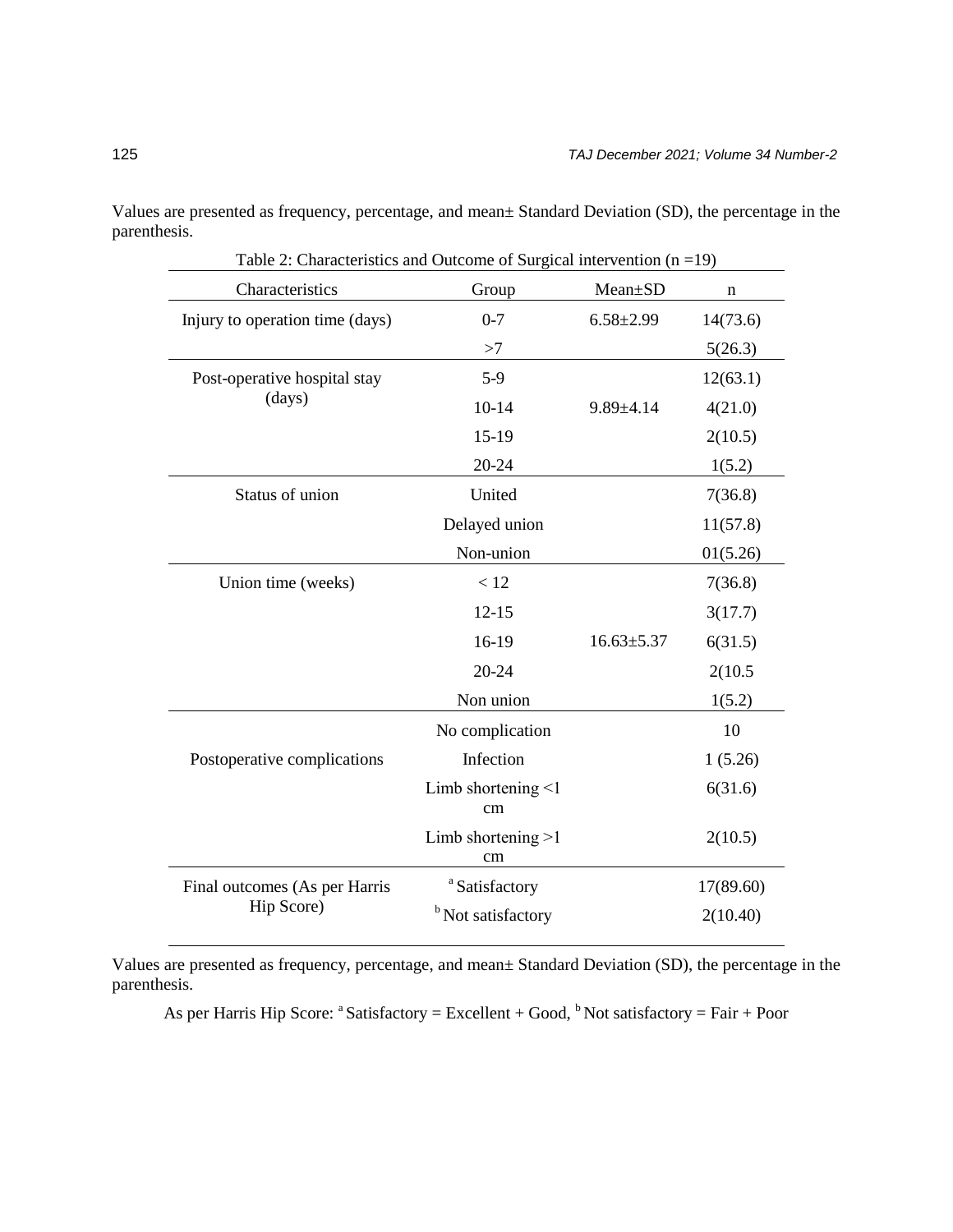| Table 3: Relationship of final outcome with injury to operation time |                                                  |      |                                            |      |                       |  |  |
|----------------------------------------------------------------------|--------------------------------------------------|------|--------------------------------------------|------|-----------------------|--|--|
| Characteristics                                                      | Injury to operation time<br>$(0-7 \text{ days})$ |      | Injury to operation time.<br>$($ > 7 days) |      | <i>p</i> value        |  |  |
|                                                                      |                                                  |      |                                            |      |                       |  |  |
|                                                                      | n                                                | $\%$ | n                                          | $\%$ |                       |  |  |
| <b>Outcome</b>                                                       |                                                  |      |                                            |      |                       |  |  |
| Satisfactory                                                         | 13                                               | 68.4 | 4                                          | 21.0 | $0.421$ <sup>ns</sup> |  |  |
| Not satisfactory                                                     | 01                                               | 5.2  |                                            | 5.2  |                       |  |  |

ns: none significant, value obtained by  $X^2$ -test



Figure1: outcome according to Harris Hip Score

#### **Discussion**

Fractures of the femoral neck remain a challenge in the clinical practice of orthopaedic surgeons. It is still a subject of debate over the years with regards to its management. Generally, the accepted mode of treatment is an internal fixation by a closed reduction in younger patients and patients without degenerative changes in the hip joint. The stable anatomical reduction can be achieved by means of three standard cannulated screws (7.3mm cancellous) inserted according to the "3 Point Principle"  $\cdot$ <sup>7</sup> In this study, we did close reduction and internal fixation by cannulated screws (7.0 mm cancellous) according to 3-point principle.

Our 19 patients range in age from 21 to 55 years old, with an average age of 36.58 years. The most common age range was 20-29 years (37%), followed by 30-39 years (21%). From 1975 to 1981, a similar study was done in Harborview Medical Centre, Seattle by Swiontkowski et al. (1984), where the mean age was 32.4 years (12-49 years).<sup>2</sup> Like all trauma cases, femoral neck fracture in young is more common in males due to more activities and traveling. In a study of Operative treatment of femoral neck fractures in patients between the ages of fifteen and fifty years by Haidukewychet al, (2004), out of eighty-two patients, fifty-three patients were male, and twenty-nine were female. $8 \text{ In our study, out of } 19$ patients, 16 were from the male gender. Femoral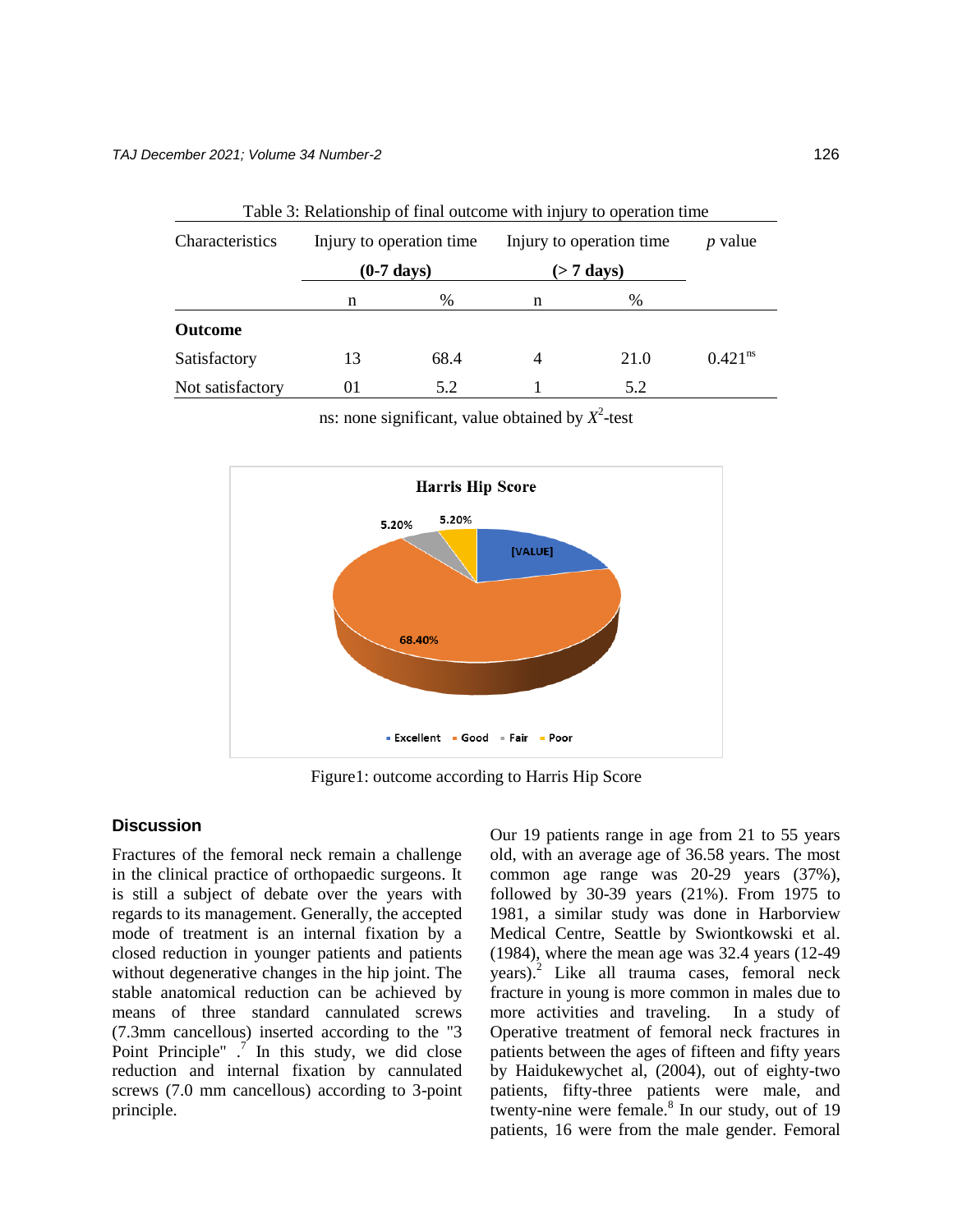neck fracture occurs in younger patients, frequently as a result of high-energy trauma due to road traffic accidents, which was the main cause of these fractures seen in our study similar to a study at Mayo Clinic, Rochester, Minnesota by Haidukewych et al.  $(2004)$ .<sup>8</sup> In the current study, the majority (69%) of fractures belonged to displaced (i.e., Garden Stage III and IV) group and undisplaced (i.e. Garden Stage I and II) cases were only in less than one-third cases, which is similar to the study in Esbjerg Central Hospital, Denmark by Frandsen et al.  $(1998)^9$ 

Urgent reduction and stable fixation of femoral neck fracture within less than six hours after the injury have been shown to reduce the risk of avascular necrosis (Jain, Koo, Kreder, 2002). $^{10}$ But in our country, we did not receive most of the patients immediately after injury. In our series, out of 19 patients, we could operate only one patient at 2 days after injury; maximum duration was 13 days following injury; mean duration was 6.58  $\pm 2.99$  days. The two most challenging complications of femoral neck fractures in young adults to deal with are femoral head osteonecrosis and non-union. Radiological evidence of osteonecrosis will develop at a later period; at least 2 years are required to develop (Ly and Swiontkowski,  $2008$ .<sup>11</sup> This was beyond our follow-up period; hence we could not comment on osteonecrosis. However, we encountered 1 case of non-union, which was the only case of postoperative infection among the 19 patients. Chan, Ng, and Merican (2013) reported non-union is a well-recognized complication of femoral neck fractures.<sup>12</sup> In our case, the mean union time was 16.63 weeks with  $SD = \pm 5.377$ . Similar results were observed in the study of Kainth et al. (2011) where the meantime to union was 17 (range, 12–  $30)$  weeks.<sup>13</sup>

Haidukewych et al. (2004) showed postoperative complications include pneumonia, wound infection and delayed closure, deep venous thrombosis, sepsis, urinary tract infection, ileus, thrombocytopenia, and atrial fibrillation.<sup>8</sup> In our study, we found fewer postoperative complications included wound infection and mild limb length shortening. This may be due to the majority of the

patients in our series were from the younger population. In this series, Harris Hip Score was used for outcome assessment, 16 patients (84.2%) had excellent, and 3 patients (15.8%) had a good functional outcome. A similar outcome was also achieved in a study conducted by Zhou, Tan, and Xu (2007) using Harris Hip Score<sup>14</sup>. We compared the functional outcome (according to Harris Hip Score) with the duration from injury to operation, where the operation was done within 7 days and more than 7 days. Here the result was statistically insignificant. This means there was no difference in Harris Hip Score between operations done early or late.

Our study had several limitations, the number of subjects was only 19, and the operating surgeons were not the same in all cases, which renders the operator-dependent variation to some extent. The most common complication of fracture neck of femur is avascular necrosis, which develops after few years of the fracture. In this short follow-up period, we were unable to evaluate avascular necrosis. Nevertheless, the relationship between time interval to surgery and outcome was an important aspect of our research.

#### **Conclusion**

In our 19 months' experience in treating neck of femur fracture with closed reduction and cannulated screw fixation, we found excellent and good functional outcomes. The time interval from injury to surgery did not influence the functional outcome. Thus, cannulated screw fixation remains a viable option of treatment for the neck of femur fracture.

#### **Acknowledgment**

The authors express their gratitude to the institute and hospital where the research took place and all the participants and colleagues who made it successful.